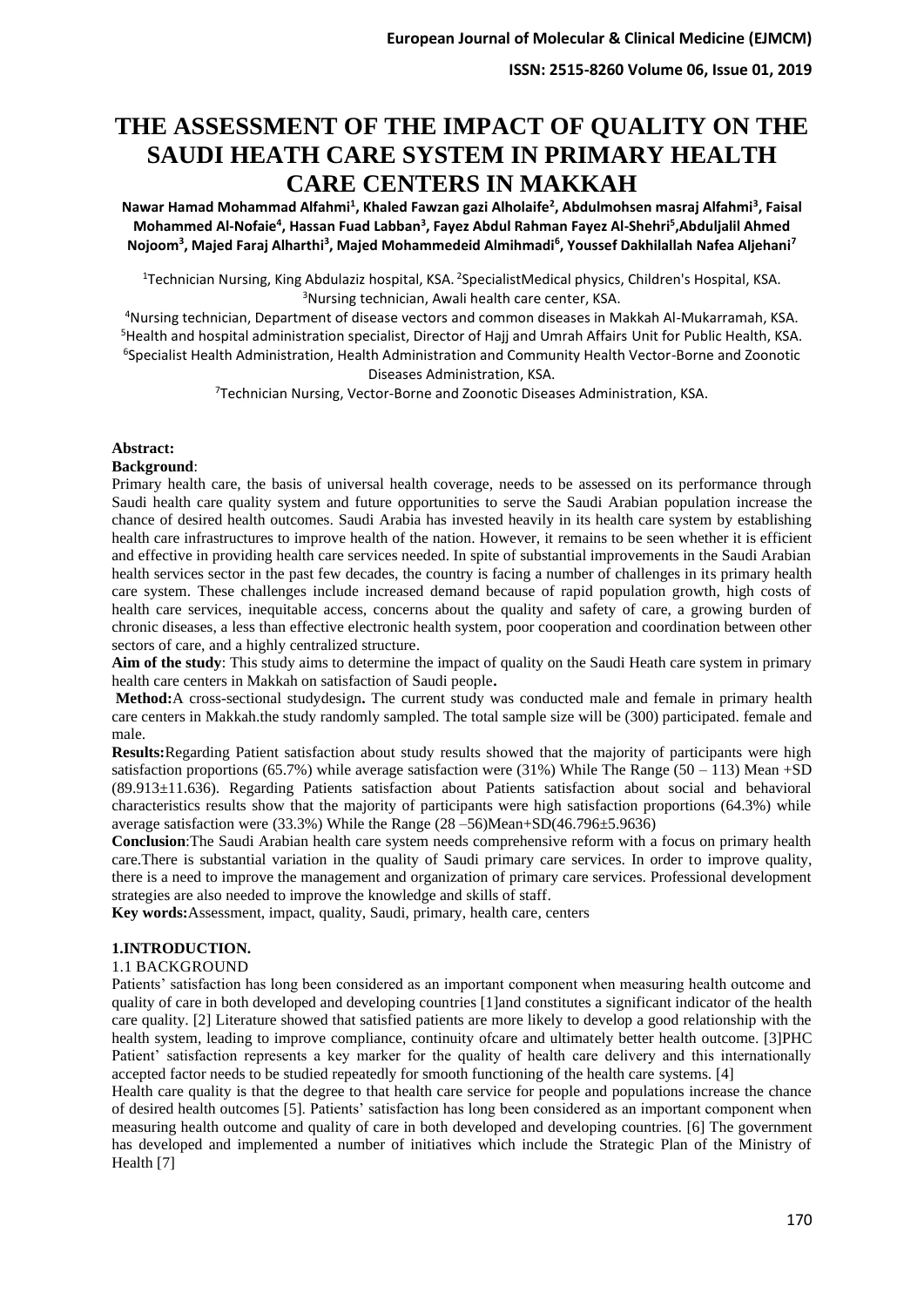#### **ISSN: 2515-8260 Volume 06, Issue 01, 2019**

2010–2020 to effectively tackle these challenges [8]. These initiatives resulted in the replacement of seven ministers of health in almost two years, which indicates the serious administrative and practical difficulties in tackling these challenges in the health care system.[9]Describes the essential role of quality within the delivery of health care services. As nations arrange to achieve universal health coverage by 2030, there's a growing acknowledgement that optimum health care cannot be delivered by merely making certain existence of infrastructure, medical providers and health care suppliers. Improvement in health provision needs a deliberate concentrate on quality of health services, that involves providing effective, safe, people-centered care that's timely, equitable, integrated and economical. [10]Quality of care is that the degree to that health services for people and populations increase the probability of desired health outcomes and are in line with current professional information. [11]

 Most review papers in Saudi Arabia have focused on hospital-based medical services with limited consideration of primary health care services, which are the first point of access to health care in the Saudi Arabian health care system. The primary health care sector provides essential health care services to Saudi Arabians and to expatriates working in the public sector [12]

No reform of the Saudi Arabian health care system can be complete without first considering the primary health care services at the heart of the health care system. [13]

Saudi health care system definition Health care in Saudi Arabia is classified as a national health care system during which the government provides health care services through variety of state agencies. Within the context of the state the role of the Saudi Arabia, there's a growing role and enlarged participation from the personal sector within the provision of health care services. [14]

The Kingdom of Saudi Arabia (KSA) is a high-income developing country with a landmass. It has experienced rapid urbanization. The vastness of the country impacts the accessibility, quality and equity of healthcare service delivery. Oil-derived wealth has funded free public sector services, including Saudi health care system reform [15]. Apart from private colleges and institutes, there are a total of 73 colleges for medicine, health and nursing as well as 4 health institutes in Saudi Arabia.[16]

#### **1.2 Literature Review**

Mohamed et al. (2015) reported The level of satisfaction with the services provided by PHC centers was high (81.7%). These findings are higher than satisfaction of care of patients in London, India, Kosovo and Iraq where satisfaction with health care were 61.3%, 66%, 73.5% and 50.9% respectively (24,25,26,27) This is also higher than the finding from Riyadh  $(64.2\%)$  in Saudi Arabia.[14]

A comparison of the primary health care systems in Saudi Arabia and Cuba shows that health leaders and the government in Cuba saw primary health care as the cornerstone of successful health care together with a focus on the social determinants of health. Cuba's approach has contributed to making its primary health care among the best in the world [15]. Al-azmi et al (2006) reported study in Kuwait findings the patients' satisfaction waslow. [16]

Shortage of health care professionals is a global concern (36). The Saudi Arabian health care system is not immune to this challenge, and most health care professionals in Saudi Arabia are expatriates [17]. In 2014, the primary health care workforce included 9304 physicians and dentists (3 per 10 000 inhabitants), 18 136 nurses (5.9 per10 000 inhabitants), and 9690 allied health workers [18].

The health care workforce for primary health care services has increased with nurses outnumbering physicians and allied health workers between 2010 and 2014 [19–17].

Other studies conducted in Saudi Arabia. [20, 21] The study showed that the respondents who acquired primary education were more satisfied with the provide PHC services, followed by the intermediate education. [22]

 These finding are in line with the most important factor that drives patients' satisfaction is the cleanliness, technical competencies of the staff of PHC centers and good handling. This is in line with the finding of Weber ES et al and Merkouris et al. [23, 24] the reasons behind high level of satisfaction were cleanliness, competence of the staff along with respect and good handling.

 Also study to Stephen et al reported that males and females had the same level of satisfaction about the provided services. ([5,26] Although the female care providers were more dedicated to work than the male's counterpart. However, the high level of satisfaction among the males may be due to the fact that the work load and the staff turnover in the male side was less compared to the female side. [27]

#### **1.2RATIONALE**

By conducting this study, it will help us to estimate the level of this problem in Makkah Al-Mukarramah, healthcare system in Saudi Arabia and principally focused on its level of development, structure, implementation of TQM and the future challenges since there is no studies conducted to evaluate this problem. In addition to that, The MOH has introduced many to its services, with substantial emphasis on PHC. the quality of the health care system will improve the healthcare organization's in Saudi Arabia in the light of vision 2030 assess role of the MOH over health services and Patient Satisfaction encouraging the private sector to take its position in providing health services, improving the quality ofpreventive,curative and rehabilitative care and distributing health care services equally to all regions.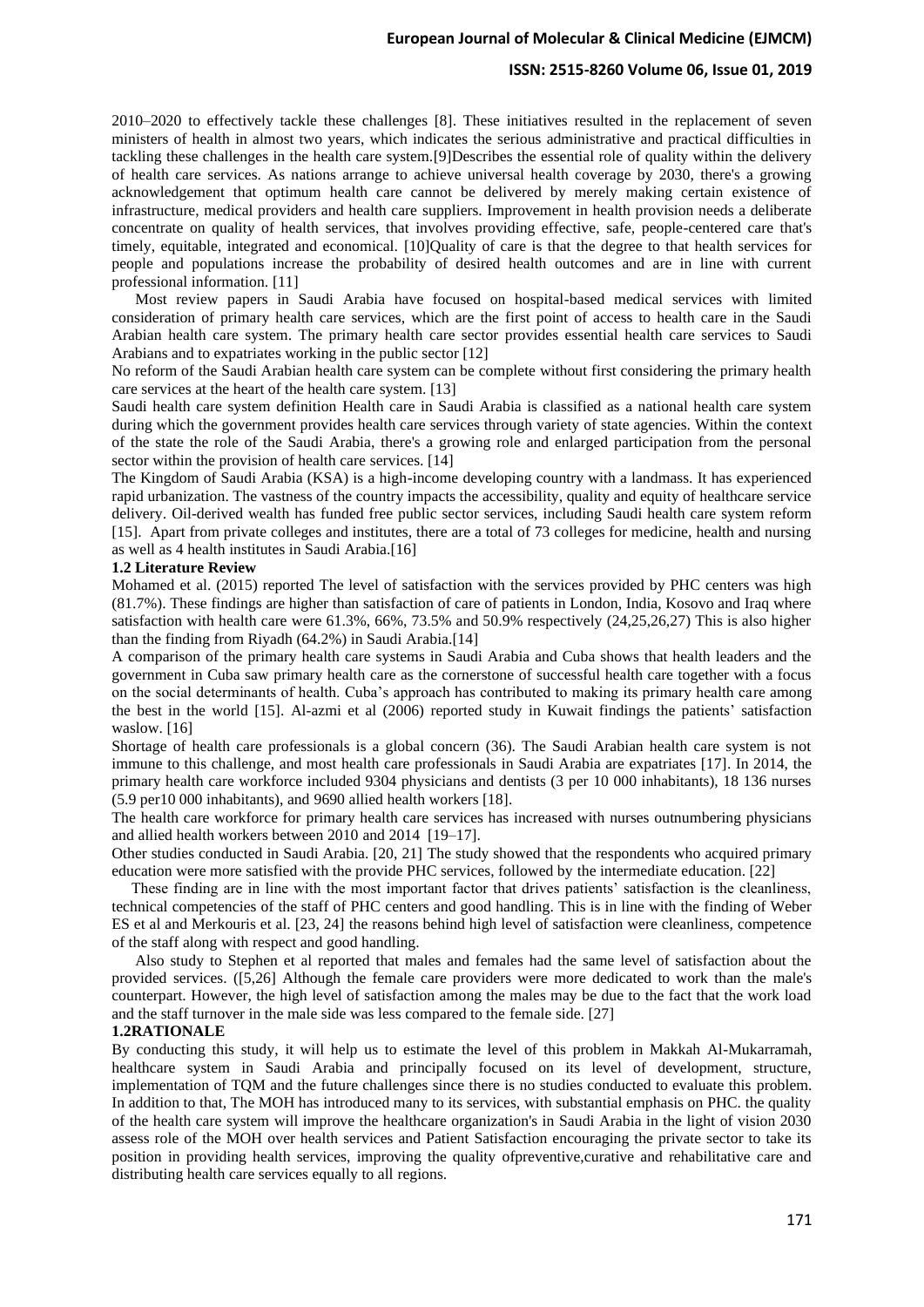## 1.3 Aim of the study:

To Assess the impact of the quality of primary health care centers in Saudi Arabia at Makkah.

# **1.4 Objectives:**

This study presents an overview of quality of primary care in Saudi Arabia at Makkah and identifies factors impeding the achievement of quality.

## **2. Material and Method**

 Has be selected randomly sampled a varied sample of the participants. The questionnaire results have been collected in the period from 2019 the total has been (300) participates.

# **2.1StudyDesign**:

 A cross-sectional study to determine the relationship between the quality Saudi health care system and the satisfaction of Saudi people.

## **2.2 Study Area:**

 Makkah is the holiest spot on Earth. It is the birthplace of the Prophet Mohammad and the principal place of the pilgrims to perform Umrah and Hajj. It is located in the western area in Kingdom of Saudi Arabia and called the Holy Capital. The present study has been conducted in primary health care centers in Makkah**.**

## **2.3 Study Sampling :**

 The current study has been conducted at Makkah the study randomly sampled. They has be collected from the Saudi healthcare center and more specifically in according to the inclusion, exclusion criteria shown, during the October to December, 2019

Inclusion criteria:

Age $<$ 30 ->50

Male and female.

Agree to participated

Exclusion criteria :

Primary healthcare centers not have quality system.

Primary healthcare centers refused to participate in the research.

# **2.4 Tool of Data Collection :**

Self-report Questionnaire with health centers patient at the time of our team visits the centers.

A questionnaire has be developed by the researcher to collect the needed data. It included two parts :

**Tool (I)** Questionnaire the first part deals with demographic data such as. Gender, marital status, age.

The second part concerns with

**Tool (II):** the quality Saudi health care system has be assessed by a questionnaire that was previously determined to have good reliability examines how satisfied the Saudi People are with their public sector healthcare services .

## **3. Content Validity and reliability :**

Tools has been submitted to: quality panel to test the content validity. Modification has been carried out according to the panel judgment on the clarity of sentences and appropriateness of content. A pilot study has be carried out on 10% of the total sample to check the clarity of items, determine the feasibility of the study and estimate the time of data collection and then modifications has be made according to pilot study results. Sample included in the pilot has be excluded from the study .

## **3.1 Field of Work :**

 •the Saudi health care system related information records of the list of Saudi health care centers has be identified by their record number and names.

•The researcher introduced himself to each staff in the centers

## **3.2Ethical Considerations** :

This study has been conducted under the approval from the administrator's in Saudi health care centers and more specifically at Makkah. A participant has been given explanations about the purpose of the study, Confidentiality of participants' information has been assured, and the data were accessed only by the investigators involved in the study.

# **3.3 Data Analysis**:

 Collected data has be coded and tabulated using a personal computer then has be statistical package for social science (SPSS) version 24 was used to analyse these data. Chi- square to compare level was considered at p value>0.5.

## **3.4Budget**

It was been self-funded.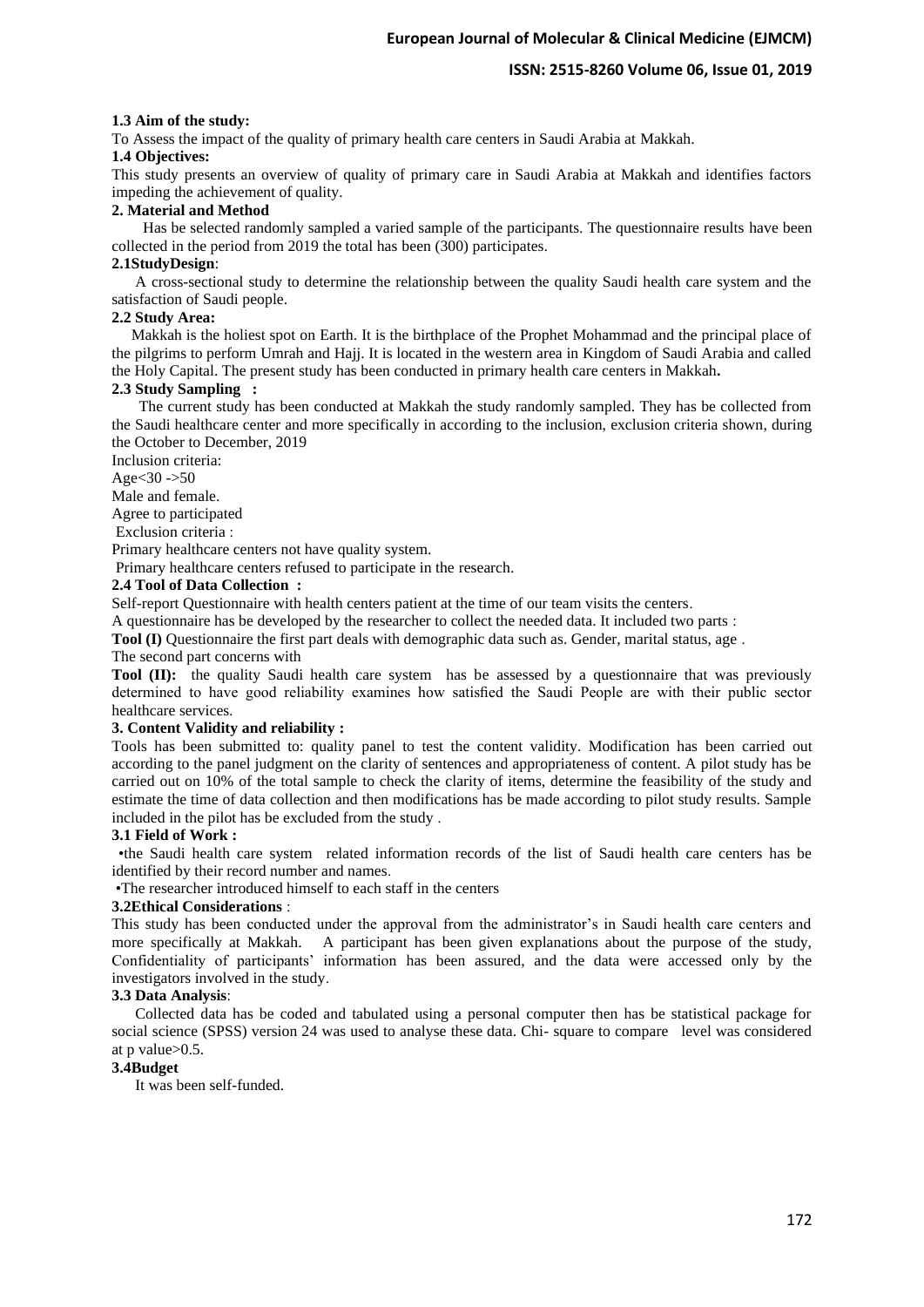|                           | $\mathbf N$ | $\frac{0}{0}$ |
|---------------------------|-------------|---------------|
| Age                       |             |               |
| $<$ 30                    | 69          | 23.00         |
| $30 - 45$                 | 81          | 27.00         |
| $45 - 50$                 | 90          | 30.00         |
| $>50$                     | 60          | 20.00         |
| <b>Gender</b>             |             |               |
| Male                      | 135         | 45.00         |
| Female                    | 165         | 55.00         |
| <b>Level of education</b> |             |               |
| Primary                   | 45          | 15.00         |
| Intermediate              | 66          | 22.00         |
| Secondary                 | 129         | 43.00         |
| High education            | 60          | 20.00         |
| <b>Marital</b> status     |             |               |
| Married                   | 183         | 61.00         |
| Not married               | 117         | 39.00         |
| <b>Economic level</b>     |             |               |
| Low                       | 75          | 25.00         |
| Average                   | 150         | 50.00         |
| High                      | 75          | 25.00         |

**4. Result** 

**Table (1) distribution of Socio-demographic data in participants group.**

Regarding age, the majority of participant was age (45-50) year's (30.0%), while participant the age between (30-45) years were (27.0%). Regarding gender show the majority of our participant's female were (55.0 %) but the females were (41.4%). Regarding the majority of our participants were at secondary education were constitutes 43%). Regarding the marital status, the majority of participant married were (61.0%) while not married were (39%). Regarding the economic level, the majority of them had income average level were (50%) while low level was  $(25\%)$ .

| <b>Items</b>   |                                                                         | <b>Patient</b><br>about<br>care | satisfaction<br>of health<br>level | One sample T-test<br>$(test value=2.5)$ |        |                |
|----------------|-------------------------------------------------------------------------|---------------------------------|------------------------------------|-----------------------------------------|--------|----------------|
|                |                                                                         | <b>Mean</b>                     | <b>SD</b>                          | order                                   | t      | <b>P-value</b> |
| -1             | Doctors use computerized medical records                                | 3.993                           | 1.005                              | 20                                      | 25.731 | $< 0.001*$     |
| $\overline{2}$ | The center's working hours are appropriate                              | 4.011                           | 1.017                              | -19                                     | 25.734 | $< 0.001*$     |
| $\overline{3}$ | The ease of transferring the patient from the<br>center to the hospital | 4.055                           | 0.846                              | 13                                      | 31.836 | $< 0.001*$     |
| $\overline{4}$ | The center calls me if I cannot attend the follow-<br>up appointment    | 4.081                           | 1.040                              | -12                                     | 26.331 | $< 0.001*$     |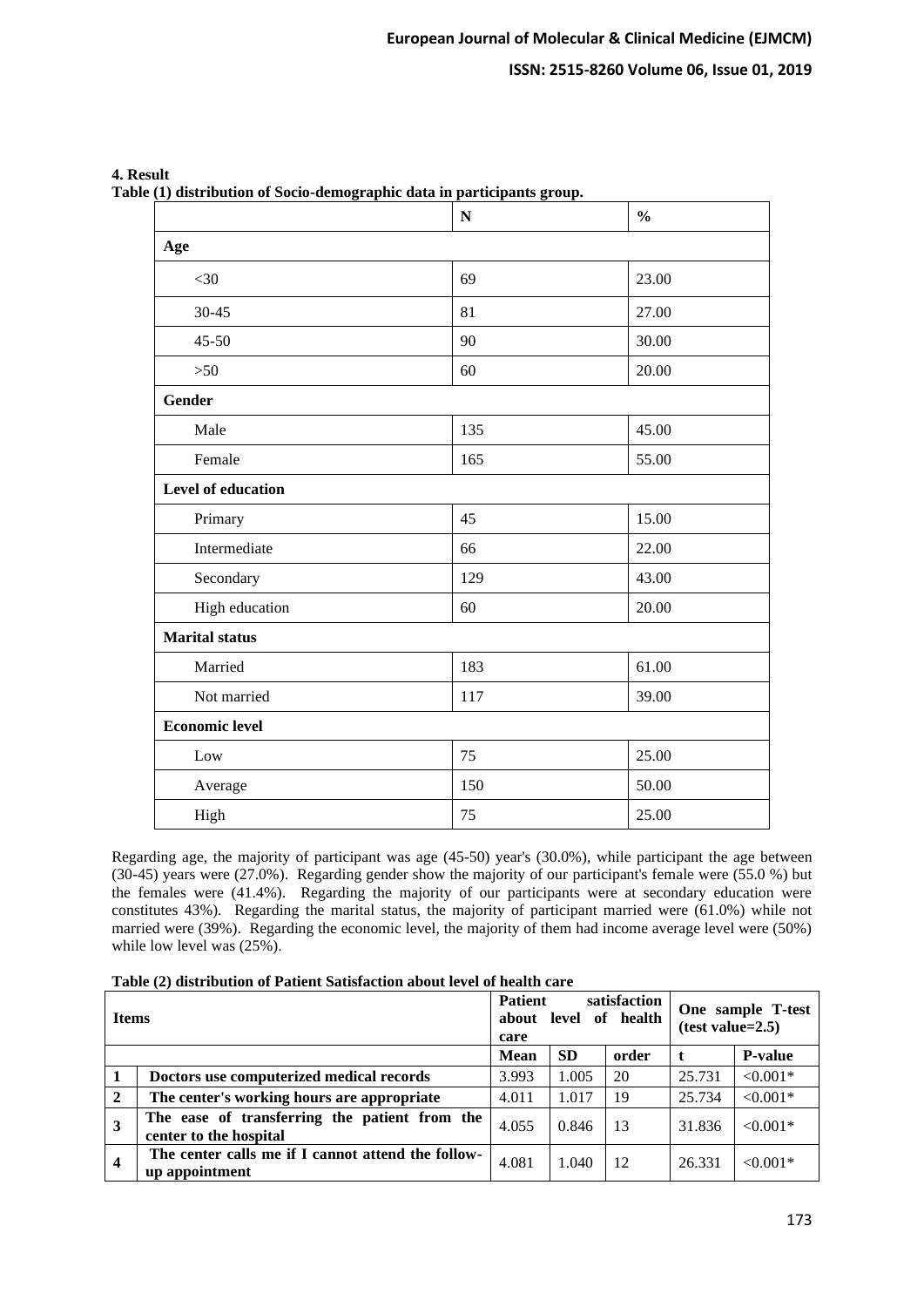# **ISSN: 2515-8260 Volume 06, Issue 01, 2019**

| 5              | The center provides all necessary vaccinations                                                                                         | 4.025 | 0.932 | 17             | 28.341 | ${<}0.001*$ |
|----------------|----------------------------------------------------------------------------------------------------------------------------------------|-------|-------|----------------|--------|-------------|
| 6              | All my family members are provided with a<br>medical examination                                                                       | 4.047 | 0.959 | 14             | 27.94  | $< 0.001*$  |
| $\overline{7}$ | There is an appropriate number of employees to<br>perform all appropriate tasks on each visit                                          | 4.085 | 0.965 | 11             | 28.449 | $< 0.001*$  |
| 8              | On every visit to the center, the temperature,<br>weight and blood pressure are measured                                               | 4.151 | 0.861 | $\overline{2}$ | 33.213 | $< 0.001*$  |
| 9              | The center provides a health education service<br>that allows me to understand the disease, its<br>treatment and prevention            | 4.093 | 1.091 | 10             | 25.29  | $< 0.001*$  |
| 10             | The required medicine can be obtained from the<br>center's pharmacy                                                                    | 4.099 | 0.970 | 8              | 28.552 | $< 0.001*$  |
| 11             | I can get the results of the laboratory analyzes at<br>an appropriate time                                                             | 4.139 | 0.696 | 3              | 40.788 | $< 0.001*$  |
| 12             | I will be provided with information about the<br>services available in the health center                                               | 4.125 | 0.914 | 5              | 30.794 | $< 0.001*$  |
| 13             | I am confident that I can obtain the required<br>primary health care services                                                          | 4.117 | 0.985 | $\tau$         | 28.434 | $< 0.001*$  |
| 14             | Adequate / adequate care is provided to children                                                                                       | 4.167 | 1.048 | $\mathbf{1}$   | 27.551 | $< 0.001*$  |
| 15             | I am facing a problem in the language of<br>communication with staff at the health center                                              | 4.097 | 0.824 | 9              | 33.569 | $< 0.001*$  |
| 16             | My medical file is extracted on every visit                                                                                            | 4.121 | 0.829 | 6              | 33.868 | $< 0.001*$  |
| 17             | I have a bad previous experience                                                                                                       | 4.097 | 0.906 | 9              | 30.531 | $< 0.001*$  |
| 18             | He had to wait too long to see a doctor                                                                                                | 4.129 | 0.956 | $\overline{4}$ | 29.514 | $< 0.001*$  |
| 19             | There are services that take into account people<br>with special needs and the elderly                                                 | 4.121 | 0.984 | 6              | 28.533 | $< 0.001*$  |
| 20             | The dental clinic provides basic services. (Teeth<br>cleaning, fillings, non-surgical dislocation, nerve<br>removal, health education( | 4.021 | 0.884 | 18             | 29.801 | $< 0.001*$  |
| 21             | Pregnancy visits are regularly followed up by the<br>pregnant clinic                                                                   | 4.041 | 0.810 | 15             | 32.952 | $< 0.001*$  |
| 22             | Visits of patients with pressure, diabetes and<br>asthma are monitored regularly                                                       | 3.985 | 0.810 | 21             | 31.754 | $< 0.001*$  |
| 23             | The center provides radiology services upon<br>request by the doctor                                                                   | 4.033 | 0.837 | 16             | 31.723 | $< 0.001*$  |

Regarding the Patient Satisfaction about level of health care show that all items significant relation between the Patient satisfaction about level of health care were p-value <0.001 and mean respectively (3.993, 4.011,4.055, 4.081, 4.025, 4.047, 4.085, 4.151,4.093, 4.099, 4.139, 4.125, 4.117, 4.167, 4.097, 4.121, 4.097, 4.129, 4.121, 4.021, 4.041, 3.985, 4.033) and respectively T=25.731, 25.734, 31.836,26.331, 28.341, 27.94, 28.449,33.213, 25.29, 28.552, 40.788, 30.794, 28.434, 27.551, 33.569, 33.868, 30.531,29.514, 28.533, 29.801, 32.952, 31.754,31.723

**Table (3)Distribution of the Patient Satisfaction about level of health care Quality of health care Information**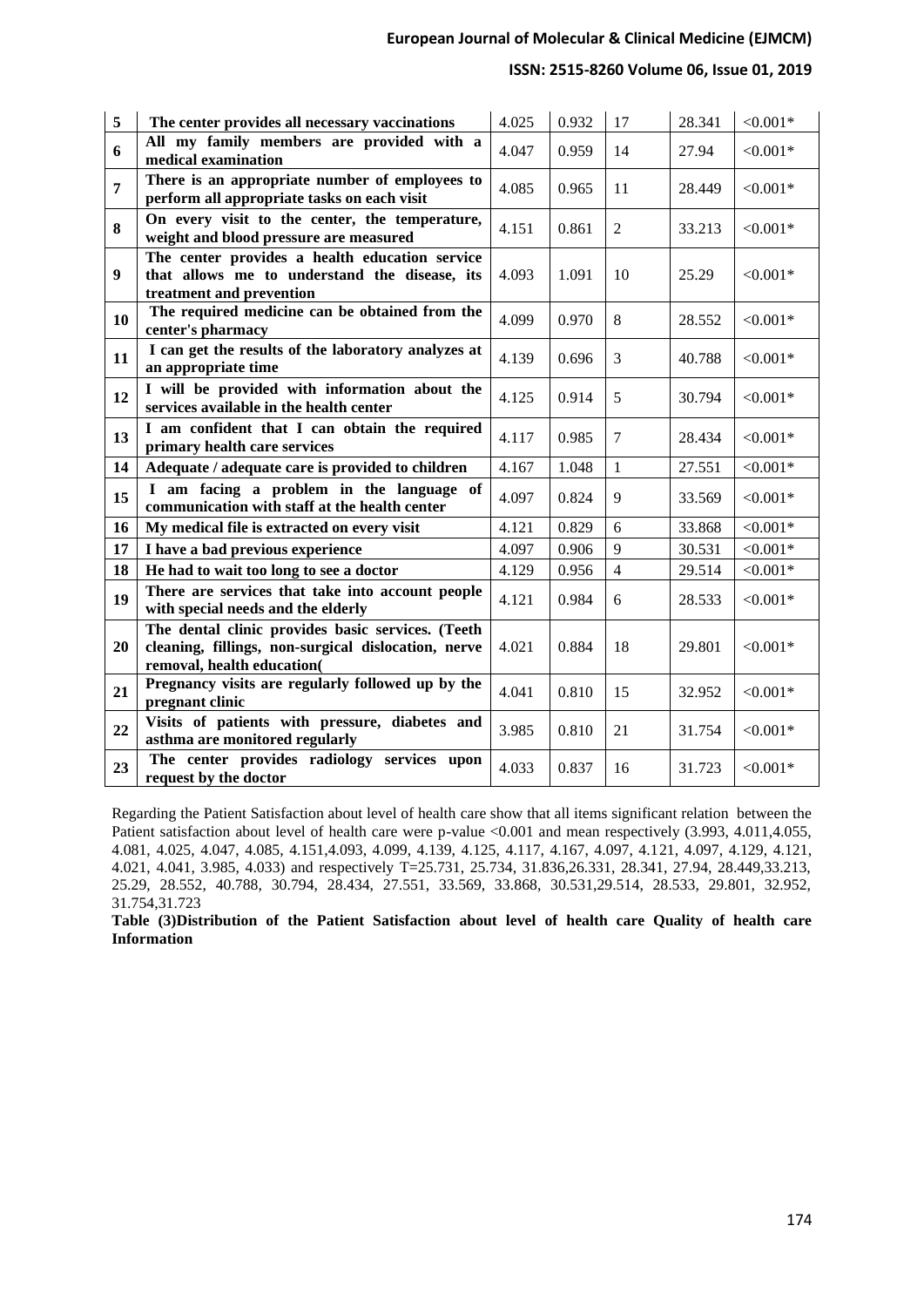## **ISSN: 2515-8260 Volume 06, Issue 01, 2019**

| <b>Items</b>            |                                                                                                                                                                         |             | <b>Patients satisfaction</b> |                | sample T-test<br>One<br>(test<br>$value=2.5$ |            |  |
|-------------------------|-------------------------------------------------------------------------------------------------------------------------------------------------------------------------|-------------|------------------------------|----------------|----------------------------------------------|------------|--|
|                         |                                                                                                                                                                         | <b>Mean</b> | <b>SD</b>                    | order          | $\mathbf{t}$                                 | P-value    |  |
| $\mathbf{1}$            | What is your judgment on the<br>quantity and quality of information<br>that the doctor provided you with<br>regard to the course of therapeutic<br>analyze carried out? | 3.843       | 0.938                        | 12             | 24.799                                       | $< 0.001*$ |  |
| $\overline{2}$          | What is your judgment about the<br>availability of time for the doctor to<br>hear you?                                                                                  | 3.973       | 0.923                        | $\tau$         | 27.642                                       | $< 0.001*$ |  |
| $\mathbf{3}$            | What is your judgment on the<br>extent to which nurses have had<br>time to hear you?                                                                                    | 4.063       | 1.014                        | $\mathbf{1}$   | 26.698                                       | $< 0.001*$ |  |
| $\overline{\mathbf{4}}$ | What is your judgment on the way<br>doctors treat you during your visit<br>to the center?                                                                               | 3.957       | 0.914                        | $\mathbf{Q}$   | 27.61                                        | $< 0.001*$ |  |
| 5                       | What is your judgment on the<br>nurses' style towards you during<br>your visit to the center?                                                                           | 3.917       | 0.865                        | 11             | 28.374                                       | $< 0.001*$ |  |
| 6                       | Respecting rules and regulations<br>such as (no smoking, calmness)?                                                                                                     | 3.985       | 0.852                        | 5              | 30.189                                       | $< 0.001*$ |  |
| $\overline{7}$          | What is your assessment of the<br>extent to which doctors respect your<br>customs, customs and traditions?                                                              | 3.971       | 0.812                        | 8              | 31.377                                       | $< 0.001*$ |  |
| 8                       | How would you rate nurses'<br>of your<br>observance<br>customs,<br>customs and traditions?                                                                              | 4.029       | 0.853                        | $\overline{2}$ | 31.047                                       | $< 0.001*$ |  |
| 9                       | Have you noticed a quick response<br>answer your<br>from doctors to<br>inquiries?                                                                                       | 4.017       | 0.852                        | 3              | 30.839                                       | $< 0.001*$ |  |
| 10                      | Have you noticed a rapid response<br>from nurses<br>to<br>answer your<br>inquiries?                                                                                     | 4.003       | 0.929                        | $\overline{4}$ | 28.022                                       | $< 0.001*$ |  |
| 11                      | Overall, are you satisfied with the<br>level of care your doctor gave?                                                                                                  | 3.951       | 0.846                        | 10             | 29.707                                       | $< 0.001*$ |  |
| 12                      | Overall, are you satisfied with the<br>level of care the nurse provided?                                                                                                | 3.979       | 0.814                        | 6              | 31.471                                       | $< 0.001*$ |  |

 Regarding the your judgment on the quantity and quality of information that the doctor, the time for the doctor to hear you, the extent to which nurses have had time to hear you, the way doctors treat you during your visit to the center, the nurses' style towards you during your visit to the center patient satisfaction about level of health care's show that all items significant relation between the Patient satisfaction about level of health care were p-value <0.001 and SD respectively (0.938, 0.923, 1.014, 0.914, 0.865) and respectively T=(24.799, 27.642, 26.698, 27.61, 28.374).

 Regarding the respecting rules and regulations, your assessment of the extent to which doctors respect your customs, customs and traditions, would you rate nurses' observance of your customs, customs and traditions, you noticed a quick response from doctors to answer your inquiries, noticed a rapid response from nurses to answer your inquiries, overall, are you satisfied with the level of care your doctor gave and overall, are you satisfied with the level of care the nurse provided show that all items significant relation between the Patient satisfaction about level of health care were p-value <0.001 and respectively T= (30.189, 31.377, 31.047, 30.839, 28.022, 29.707, 31.471)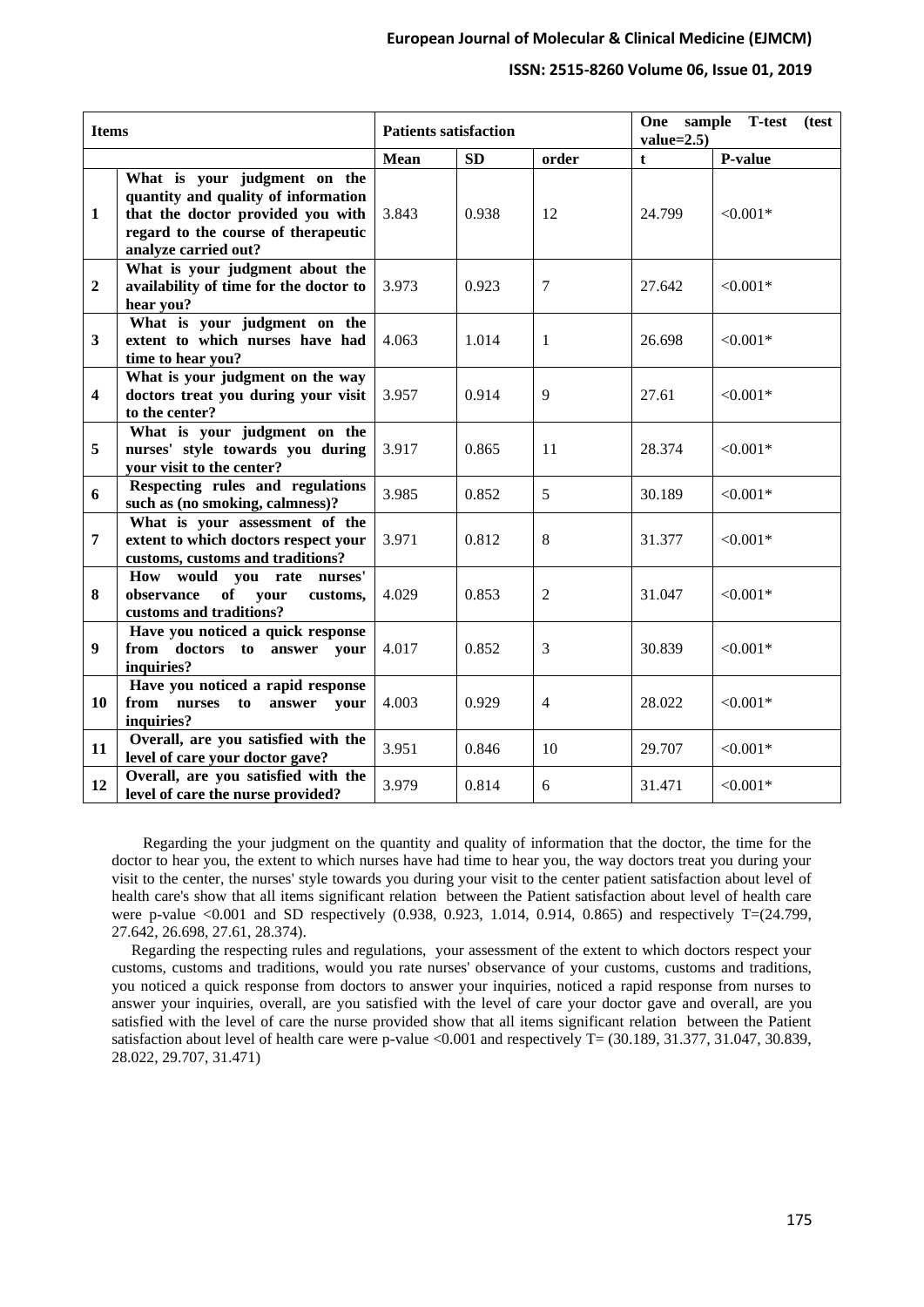|                                                           | <b>Patient satisfaction</b> |     |               | <b>Score</b> |                     |  |
|-----------------------------------------------------------|-----------------------------|-----|---------------|--------------|---------------------|--|
|                                                           |                             | N   | $\frac{0}{0}$ | Range        | $Mean \pm SD$       |  |
|                                                           | Weak                        | 8   | 2.7           |              | $89.913 \pm 11.636$ |  |
| <b>Patient satisfaction about level</b><br>of health care | Average                     | 95  | 31.7          | 50-113       |                     |  |
|                                                           | High                        | 197 | 65.7          |              |                     |  |
| <b>Patients</b><br>satisfaction<br>about                  | Weak                        | 7   | 2.3           |              |                     |  |
| social<br>behavioral<br>and                               | Average                     | 100 | 33.3          | 28-59        | $46.796 + 5.9636$   |  |
| <b>characteristics</b>                                    | High                        | 193 | 64.3          |              |                     |  |
|                                                           | Weak                        | 7   | 2.3           |              |                     |  |
| <b>Total satisfaction</b>                                 | Average                     | 89  | 29.7          | 78-168       | $136.71 \pm 16.636$ |  |
|                                                           | High                        | 204 | 68.0          |              |                     |  |

## **Table (4) Distribution the Patients satisfaction in the following matters to improve patient care**

 Regarding Patient satisfaction about study results showed that the majority of participants were high satisfaction proportions (65.7%) while average satisfaction were (31%) While The Range (50 – 113) Mean +SD (89.913±11.636). Regarding Patients satisfaction about Patients satisfaction about social and behavioral characteristics results show that the majority of participants were high satisfaction proportions (64.3%) while average satisfaction were (33.3%) While the Range (28 –56)Mean+SD(46.796±5.9636)





**Table (5) Distribution the Quality about Quality of health care and Facility to improve patient care**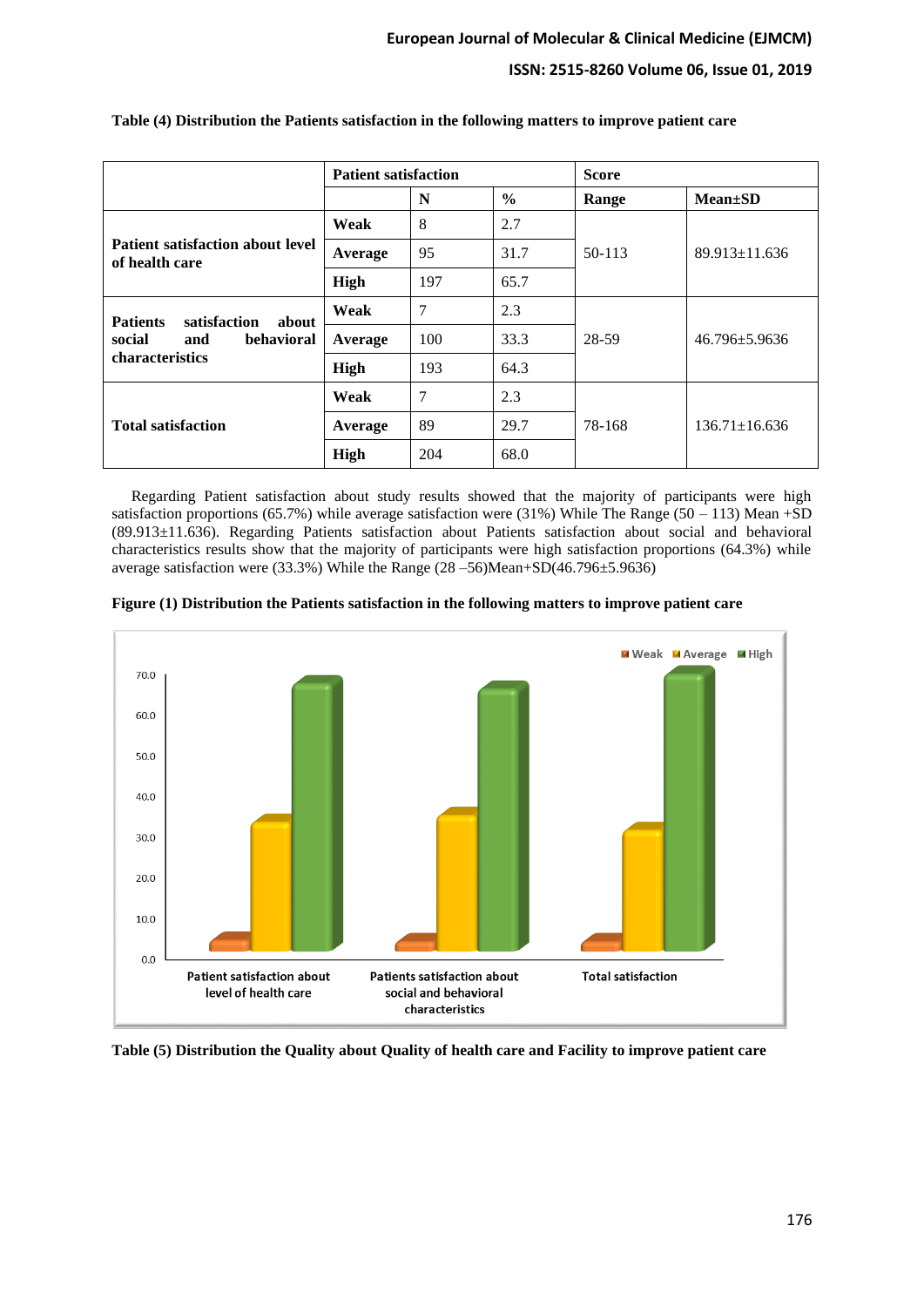# **ISSN: 2515-8260 Volume 06, Issue 01, 2019**

| <b>Items</b>     |                                                                                                             | Quality |           |                | <b>T</b> -test<br>One<br>sample<br>$(test value=2.5)$ |                |
|------------------|-------------------------------------------------------------------------------------------------------------|---------|-----------|----------------|-------------------------------------------------------|----------------|
|                  |                                                                                                             |         | <b>SD</b> | order          | t                                                     | <b>P-value</b> |
|                  | <b>Quality of health care</b>                                                                               |         |           |                |                                                       |                |
| 1                | What is your judgment<br>the<br>on<br>competencies and treatment skills of<br>doctors?                      | 3.809   | 1.079     | $\overline{4}$ | 21.013                                                | $< 0.001*$     |
| $\overline{2}$   | the<br>What is your judgment<br>on<br>competencies, skills and professional<br>capabilities of the nursing? | 3.971   | 1.011     | 1              | 25.201                                                | $< 0.001*$     |
|                  | <b>Ouality of the Facility</b>                                                                              |         |           |                |                                                       |                |
| $\mathbf{1}$     | What is your ruling on the cleanliness of<br>the center in general?                                         | 3.897   | 0.966     | 8              | 25.048                                                | $< 0.001*$     |
| $\overline{2}$   | What is your ruling on the cleanliness<br>of the bathrooms?                                                 | 4.013   | 0.856     | 7              | 30.614                                                | $< 0.001*$     |
| 3                | What is your ruling on the cleanliness of<br>the detection room?                                            | 4.037   | 0.673     | $\overline{4}$ | 39.557                                                | $< 0.001*$     |
| $\boldsymbol{4}$ | How did you find the equipment in the<br>waiting area for the auditors and other<br>facilities?             | 4.097   | 1.179     | $\overline{2}$ | 23.461                                                | $< 0.001*$     |

 Regarding the Quality about Quality of health care . Your judgment on the competencies and treatment skills of doctors, your judgment on the competencies, skills and professional capabilities of the nursing , show that a significant relation between the Quality about Quality of health care were p-value <0.001 and SD respectively  $(1.079, 1.011)$  and respectively T= $(21.013, 25.201)$ .Regarding the Quality about Quality of the Facility your ruling on the cleanliness of the center in general, your ruling on the cleanliness of the bathroom, your ruling on the cleanliness of the detection room, how did you find the equipment in the waiting area for the

auditors and other facilities', show that a significant relation between the Quality about Quality of the facility were p-value <0.001 and SD respectively  $(0.966, 0.856, 0.673, 1.179)$  and respectively T=(225.048,30.614, 39.557,

|                                | Quality |     |               | <b>Score</b> |                     |  |
|--------------------------------|---------|-----|---------------|--------------|---------------------|--|
|                                |         | N   | $\frac{6}{6}$ | Range        | <b>Mean</b> ±SD     |  |
|                                | Weak    | 18  | 6.0           |              |                     |  |
| <b>Quality of health care</b>  | Average | 115 | 38.3          | $5-19.$      | $14.656 \pm 1.9636$ |  |
|                                | High    | 167 | 55.7          |              |                     |  |
|                                | Weak    | 5   | 1.7           |              |                     |  |
| <b>Quality of the Facility</b> | Average | 105 | 35.0          | 19-38.       | $31.043 + 3.8636$   |  |
|                                | High    | 190 | 63.3          |              |                     |  |
|                                | Weak    | 11  | 3.7           |              | $45.700 + 5.7636$   |  |
| <b>Total quality</b>           | Average | 121 | 40.3          | $24 - 57$ .  |                     |  |
|                                | High    | 168 | 56.0          |              |                     |  |

 Regarding Quality about Quality of health care study results showed that the majority of participants were high Quality proportions (55.7%) while average Quality were (38.3%) While The Range (5– 19) Mean +SD (14.656±1.9636). Regarding Quality about Quality of the Facility results show that the majority of participants were high proportions (63.3%) while average satisfaction were (35.0%) While the Range (19–38) Mean+  $SD(31.043\pm3.8636)$ , while Total quality results show that the majority of participants were high (56.0%), While the Range (24–57) Mean+ SD(31.043±3.8636)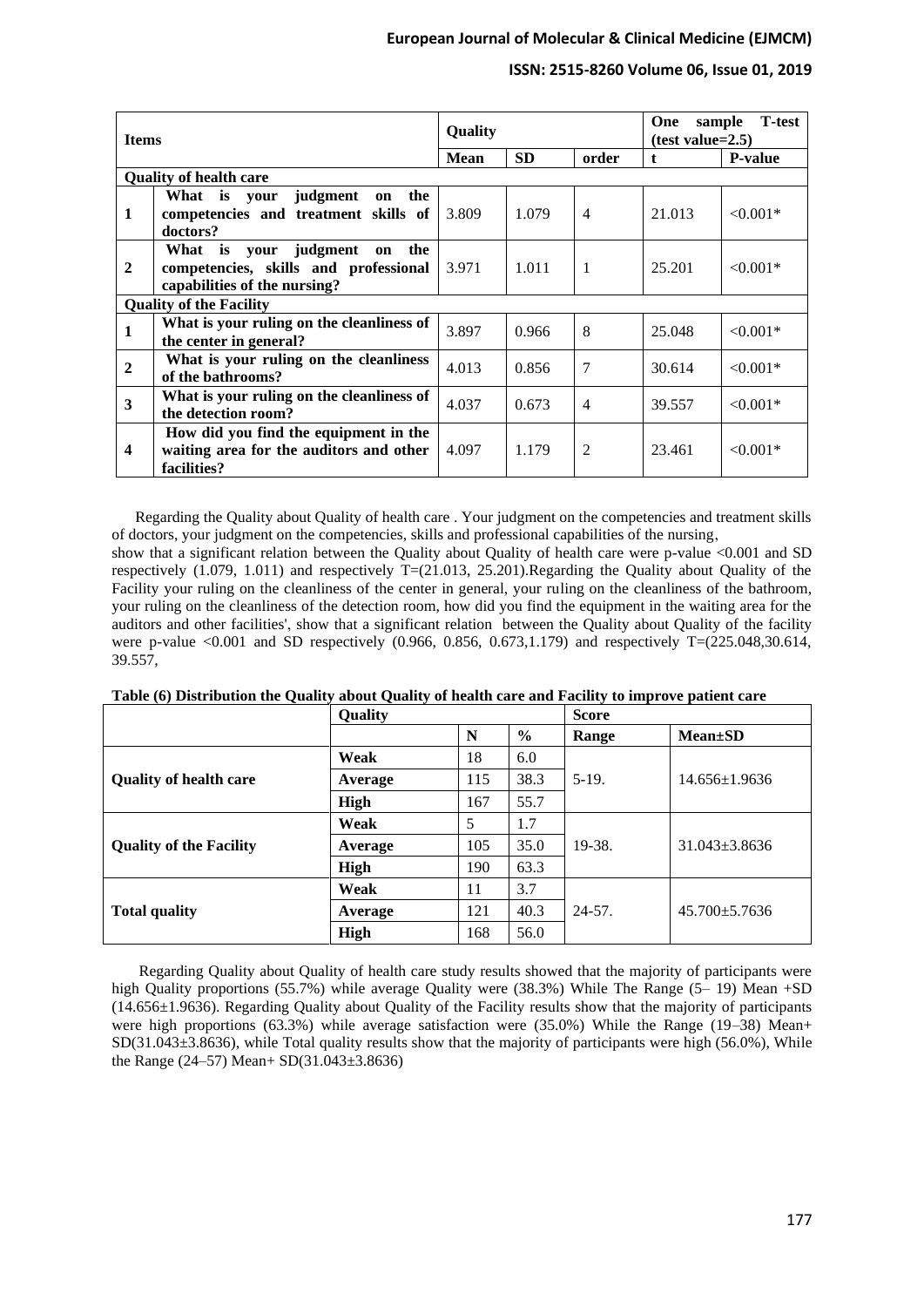

**Figure (2) Distribution the Quality about Quality of health care and Facility to improve patient care**

**Figure (3) Correlation between the total Quality of health care and total satisfaction**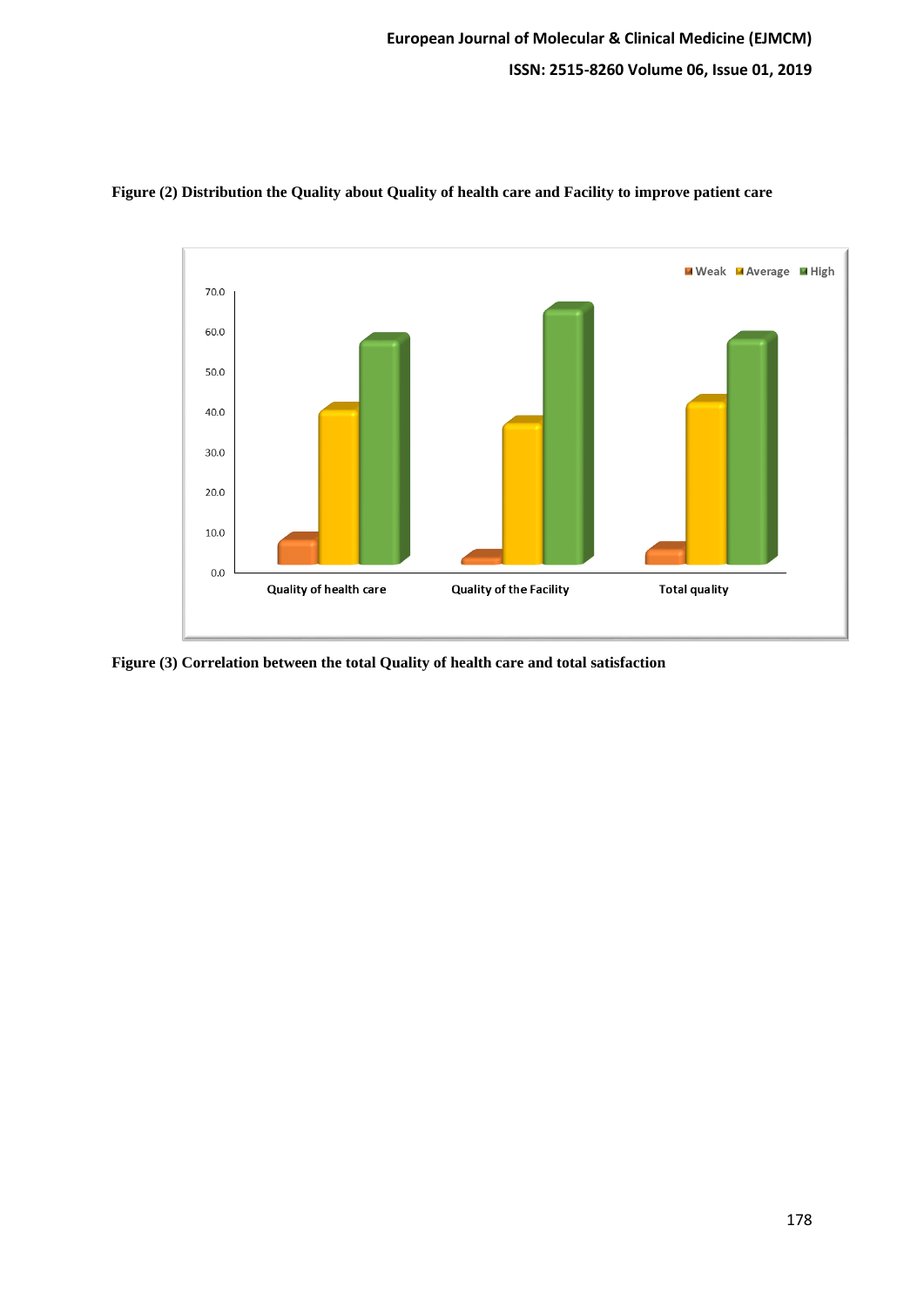

show that is a significant positive correlation between total satisfaction knowledge and total qualitywere r= 0.715) and p-value  $=0.001$ 

#### Discussion.

The primary care program in Saudi Arabia is a pioneering program that has achieved considerable success within a few years of its establishment. This success is reflected in good access to and effectiveness of some traditional primary care services .including Patient satisfaction about level of health care, Quality of health care and facility and Patients satisfaction about social and behavioral characteristics. [27] However, the results of this review point to substantial variations in quality of care .the majority of participants were in high satisfaction proportions for other aspects of care, mainly management . In Saudi Arabia, there have been several attempts to promote evidence-based practice in primary care. However, these efforts have yet to achieve their potential due in part to poor dissemination of guidelines and poor professional development strategies. In some studies, doctors reported never having had any educational leave, and most did not have access to the internet. There is an increased belief that implementation of evidence-based clinical guidelines in primary care will contribute to improvement[28]

The current study aimed to the impact of quality on the Saudi Heath care system in primary health care centers in Makkah at Saudi Arabia. The level of patient Satisfaction about level of health care was high in % of agreement .These findings are higher than satisfaction of care of patients between the respectively. This is also higher than the finding from Riyadh (64.2%) in Saudi Arabia. [29] The patients' satisfaction in this study was higher than findings from Kuwait. [30] included questions on the Information regarding the quality of health care and Quality of facility in primary health centers , participants' level of satisfaction These findings are % of agreement.

Correlation between Quality of health care and Patient satisfaction about level of health care show that is a significant correlation between Quality of health care toward Patient satisfaction about level of health care while Correlation between the Quality of the facility and Patient satisfaction about level of health care show that is a significant[31]. The study showed that the respondents relation of patient satisfaction about level of health care and show that is significant relation between about level of health care , Quality of health care , Quality of the Facility.

**Conclusion**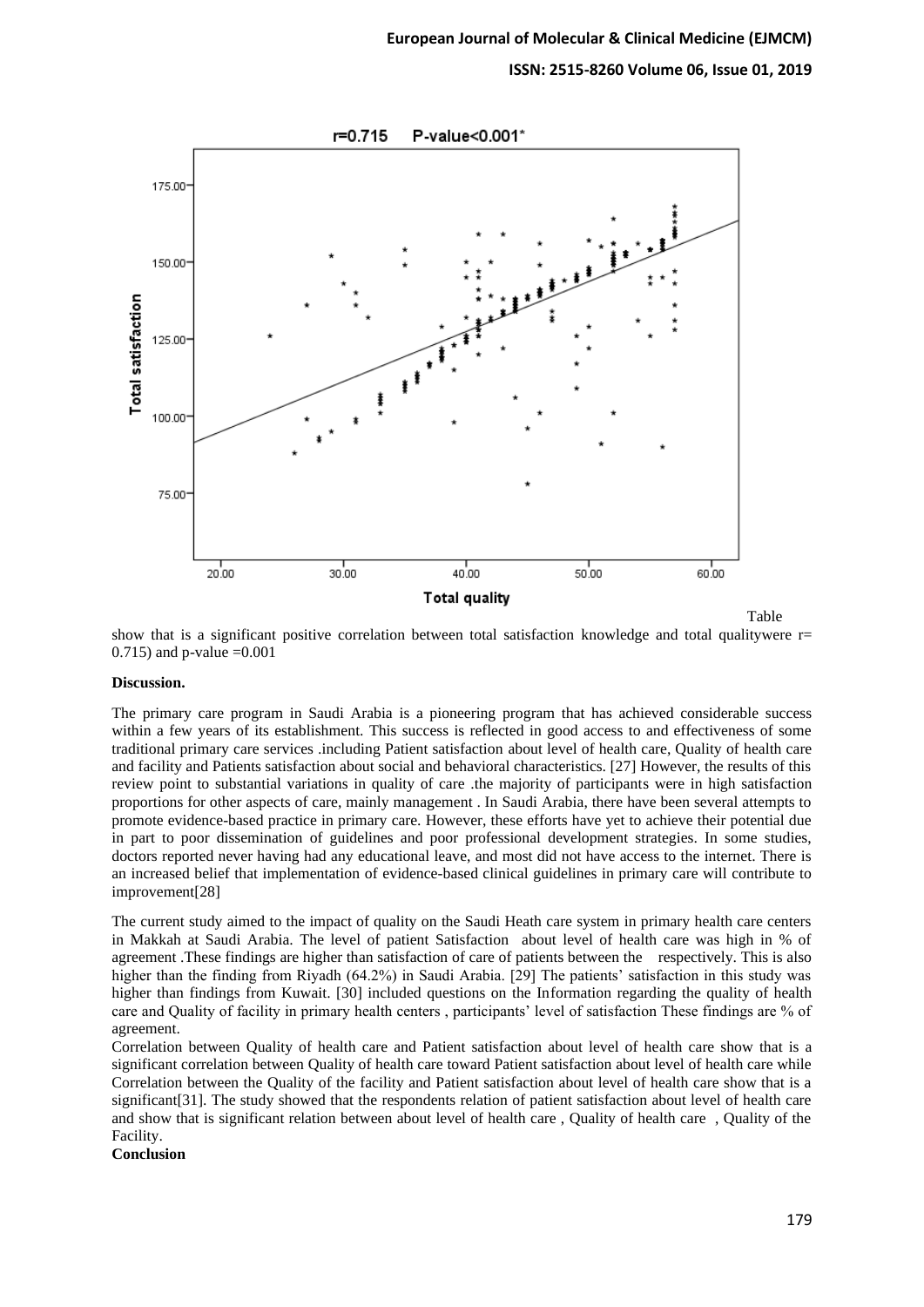#### **ISSN: 2515-8260 Volume 06, Issue 01, 2019**

The Saudi Arabian health care system is going through a period of evolution, as a result of the continued attention to and support from the government, Saudi health services have advanced greatly over recent years in all levels of health services: primary, secondary and tertiary. This has been brought about by the new vision of the Ministry of Health and the development of a national health strategy to meet the challenges. There is an urgent need to take new initiatives to improve the health care services in Saudi Arabia with a focus on reforms of primary health care services. Such reforms require the challenges in many areas of health and health to be tackled including: scope, structure, infrastructure, financing, increased demand, increased costs, workforce, inequitable access to the services, quality and safety of services, growing burden of chronic diseases, information systems, management and leadership issues, and the referral system**.**

# **REFERENCES**

- 1. Albalushi, R. M., Sohrabi, M. R., & Kolahi, A. A. (2012). Clients' satisfaction with primary health care in Muscat. *International journal of preventive medicine*, *3*(10), 713.
- 2. De Simone, S., Planta, A., & Cicotto, G. (2018). The role of job satisfaction, work engagement, selfefficacy and agentic capacities on nurses' turnover intention and patient satisfaction. *Applied Nursing Research*, *39*, 130-140.
- 3. Thi, P. L. N., Briancon, S., Empereur, F., & Guillemin, F. (2002). Factors determining inpatient satisfaction with care. *Social science & medicine*, *54*(4), 493-504.
- 4. Senitan, M., Alhaiti, A. H., & Gillespie, J. (2018). Patient satisfaction and experience of primary care in Saudi Arabia: a systematic review. *International Journal for Quality in Health Care*, *30*(10), 751-759.
- 5. Almalki, M., FitzGerald, G., & Clark, M. (2011). Health care system in Saudi Arabia: an overview.
- 6. Adepoju, O. O., Opafunso, Z., & Ajayi, M. (2018). Primary health care in South West Nigeria: evaluating service quality and patients' satisfaction. *African Journal of Science, Technology, Innovation and Development*, *10*(1), 13-19.
- 7. Al Asmri, M., Almalki, M. J., Fitzgerald, G., & Clark, M. (2020). The public health care system and primary care services in Saudi Arabia: a system in transition. *Eastern Mediterranean Health Journal*, *26*(4).
- 8. Kenagy, J. W., Berwick, D. M., & Shore, M. F. (1999). Service quality in health care. *Jama*, *281*(7), 661-665.
- 9. Raghunath, E., Vijayalakshmi, S., Sathagurunath, P. A., & Mail, I. D. (2013). A study of outpatient satisfaction at primary health centers in Puducherry. *Health*, *1*(4), 118-21.
- 10. Park, K. (2009). Hospital waste management, Park's text book of Preventive & Social Medicine, Jabalpur, India: Banarsidas.
- 11. Alkhamis, A. A. (2017). Critical analysis and review of the literature on healthcare privatization and its association with access to medical care in Saudi Arabia. *Journal of infection and public health*, *10*(3), 258-268.
- 12. Kavalnienė, R., Deksnyte, A., Kasiulevičius, V., Šapoka, V., Aranauskas, R., & Aranauskas, L. (2018). Patient satisfaction with primary healthcare services: are there any links with patients' symptoms of anxiety and depression?. *BMC family practice*, *19*(1), 1-9.
- 13. Walston, S., Al-Harbi, Y., & Al-Omar, B. (2008). The changing face of healthcare in Saudi Arabia. *Annals of Saudi medicine*, *28*(4), 243-250
- 14. Mohamed, E. Y., Sami, W., Alotaibi, A., Alfarag, A., Almutairi, A., & Alanzi, F. (2015). Patients' satisfaction with primary health care centers' services, Majmaah, Kingdom of Saudi of Saudi Arabia. *International journal of health sciences*, *9*(2), 163
- 15. Whiteford, L. M., & Branch, L. G. (2008). *Primary health care in Cuba: the other revolution*. Rowman & Littlefield Publishers.
- 16. Al-Azmi, S. F., Mohammed, A. M., & Hanafi, M. I. (2006). Patients' satisfaction with primary health care in Kuwait after electronic medical record implementation. *J Egypt Public Health Assoc*, *81*(5&6), 278-300.
- 17. Alomi, Y. A., Alghamdi, S. J., & Alattyh, R. A. (2018). Primary care centers pharmacist workforce demand in eleven years (2006-2016), and forecasting in fifteen years (2016-2030) at Ministry of Health in Saudi Arabia. *J Pharm Pract Community Med*, *4*(1s), S121-5.
- 18. Al Otaibi, A. S. (2017). An overview of health care system in Saudi Arabia. *Int J Manag Admin Sci*, *4*(12), 1-12.
- 19. Liu, J., Luo, L., Zhang, R., & Huang, T. (2013). Patient satisfaction with electronic medical/health record: a systematic review. *Scandinavian journal of caring sciences*, *27*(4), 785-791.
- 20. Alshammari, F. (2014). Patient satisfaction in primary health care centers in Hail City, Saudi Arabia. *American Journal of Applied Sciences*, *11*(8), 1234-1240.
- 21. Mahran, S. M., & Nagshabandi, E. (2016). Oncology patients' satisfaction towards quality health care services at Accredited University Hospital. *American Journal of Nursing*, *5*(4), 162-168.